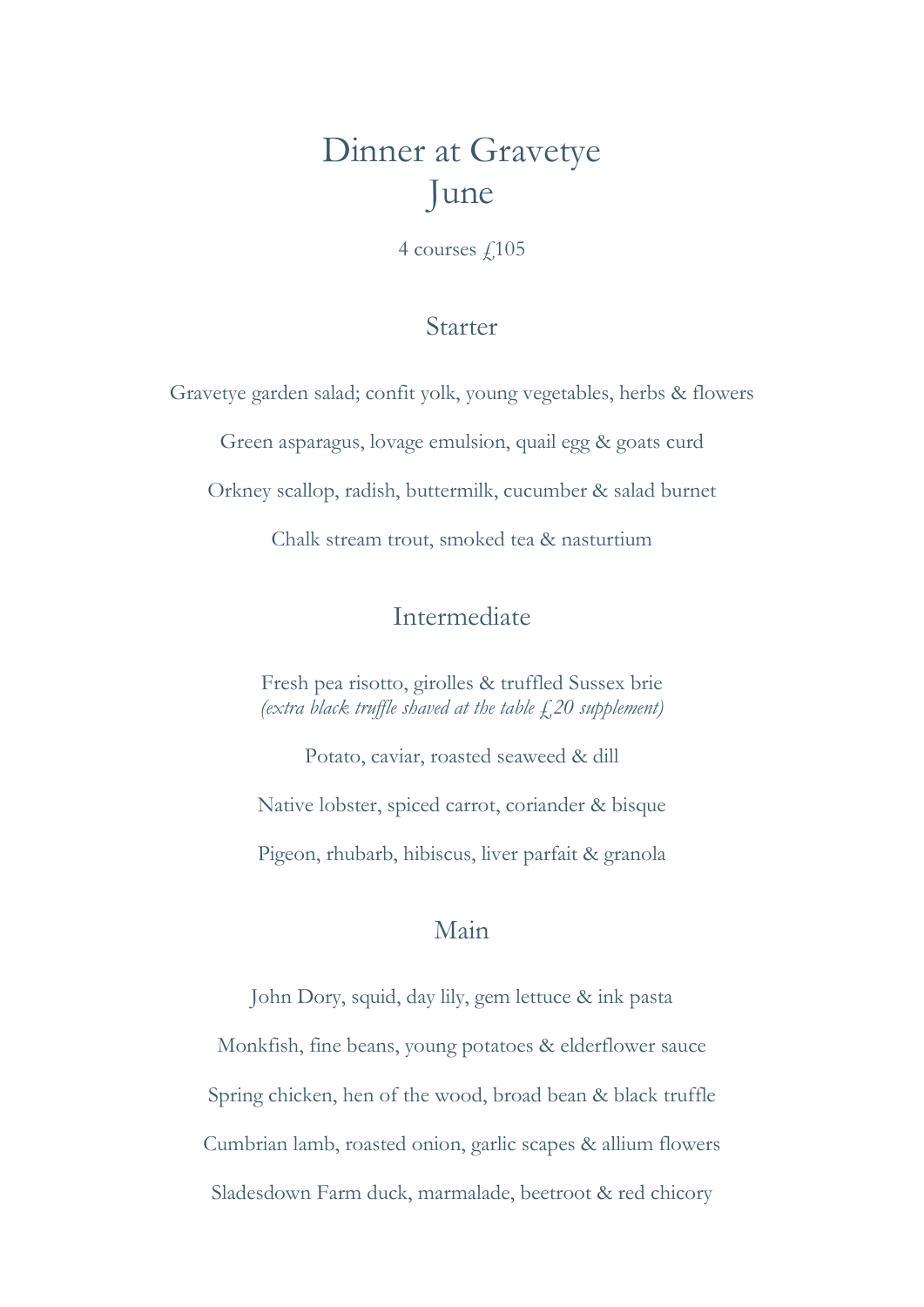# Dinner at Gravetye June

### Cheese

A tasting of six Sussex artisan cheeses with matching accompaniments

(Cheese may be taken instead of dessert or, for a  $f$ , 20 supplement, as an extra course)

### Dessert

Bergamot soufflé & mint ice cream

Strawberry, blueberry, meringue & verbena

Fennel, sesame, honey & lime

Original Beans Femmes de Virunga chocolate, hazelnut & sea salt

Coffee, tea or garden infusions with sweet treats

£8

Before ordering please make us aware of any requests, food allergies or intolerances that you may have; we are more than happy to offer suitable alternatives. A discretionary 12.5% service is added to all food and beverage charges.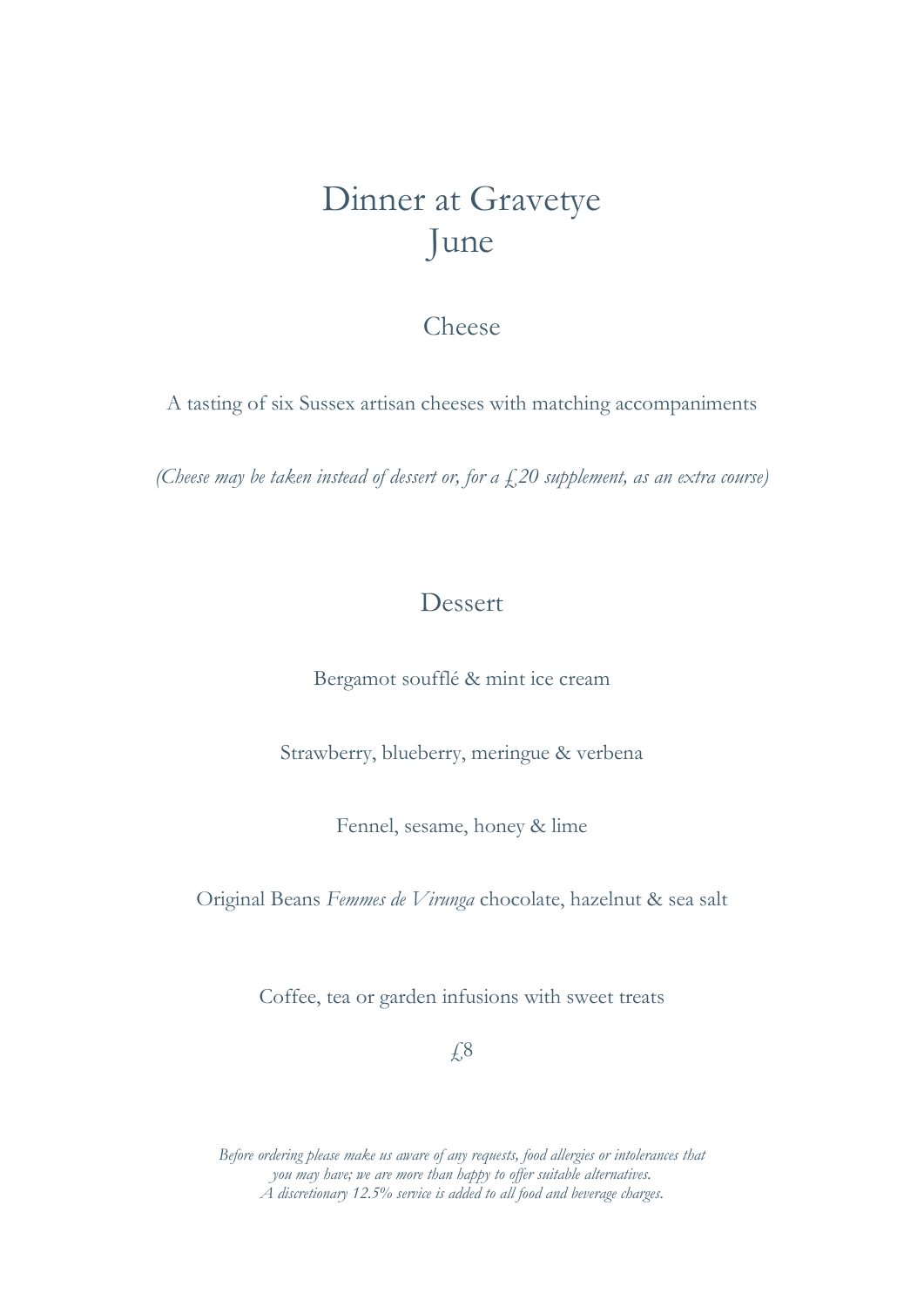# Vegetarian Dinner at Gravetye June

4 courses £105

#### Starter

Gravetye garden salad; confit yolk, young vegetables, herbs & flowers

Green asparagus, lovage emulsion, quail egg & goats curd

## Intermediate

Fresh pea risotto, girolles & truffled Sussex brie (extra black truffle shaved at the table  $f<sub>i</sub>$ , 20 supplement)

Potato, carrot, roasted seaweed & dill

### Main

Courgette, fine beans, young potatoes, gem lettuce & day lily

Slow roasted onion, beetroot, red chicory & garlic scapes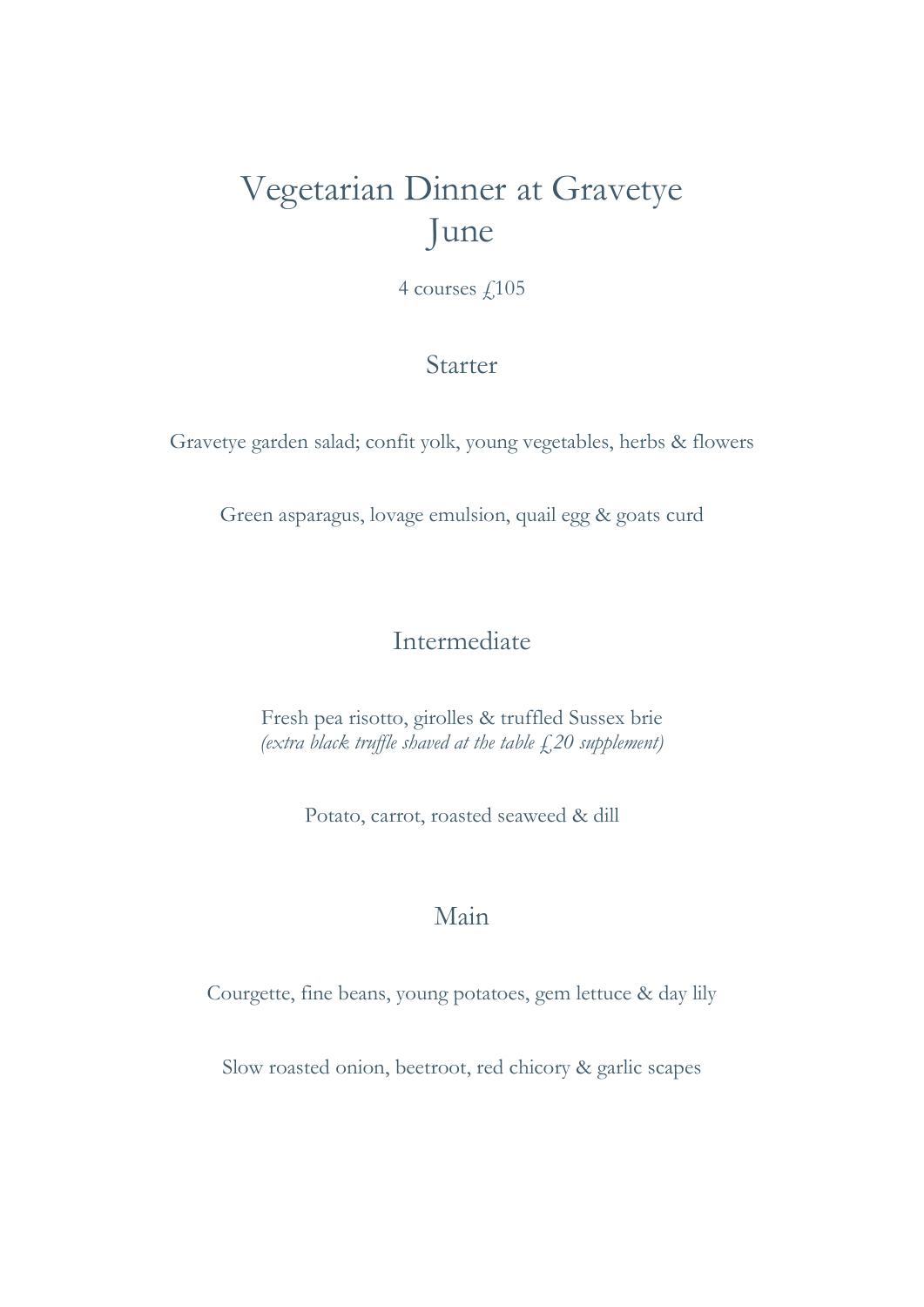# Vegetarian Dinner at Gravetye June

#### Cheese

A tasting of six Sussex artisan cheeses with matching accompaniments (Cheese may be taken instead of dessert or, for a  $f$ , 20 supplement, as an extra course)

### Dessert

Bergamot soufflé & mint ice cream

Strawberry, blueberry, meringue & verbena

Fennel, sesame, honey & lime

Original Beans Femmes de Virunga chocolate, hazelnut & sea salt

Coffee, tea or garden infusions with sweet treats

£8

Before ordering please make us aware of any requests, food allergies or intolerances that you may have; we are more than happy to offer suitable alternatives. A discretionary 12.5% service is added to all food and beverage charges.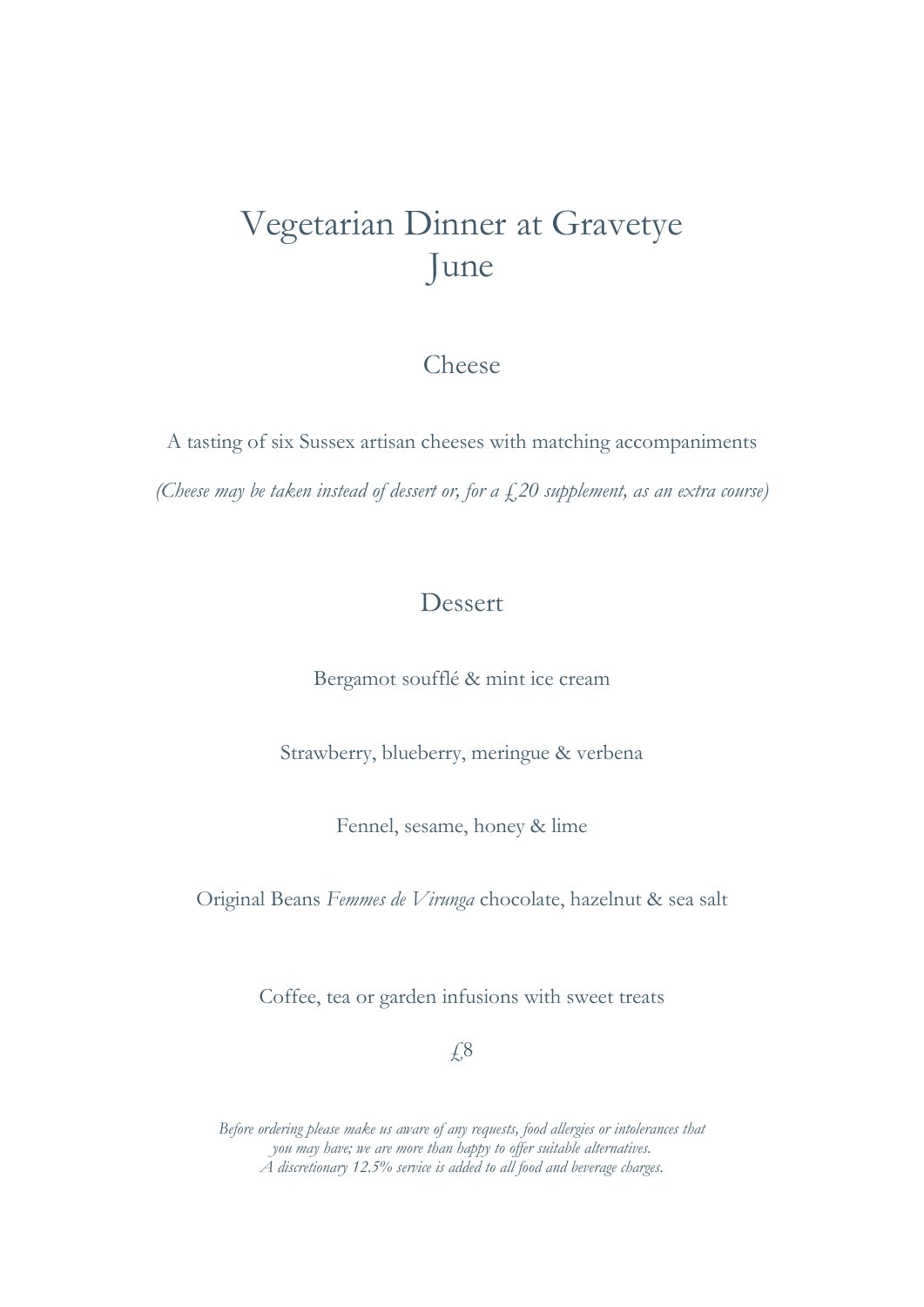# Vegan Dinner at Gravetye June

4 courses £105

### Starter

Gravetye garden salad; young vegetables, herbs & flowers

Green asparagus, radish, cucumber, citrus & nasturtium

## Intermediate

Fresh pea risotto, girolles, broad beans & hen of the wood

Roasted seaweed & potato terrine, carrot & dill

### Main

Courgette, fine beans, young potatoes, gem lettuce & day lily

Slow roasted onion, beetroot, red chicory & garlic scapes